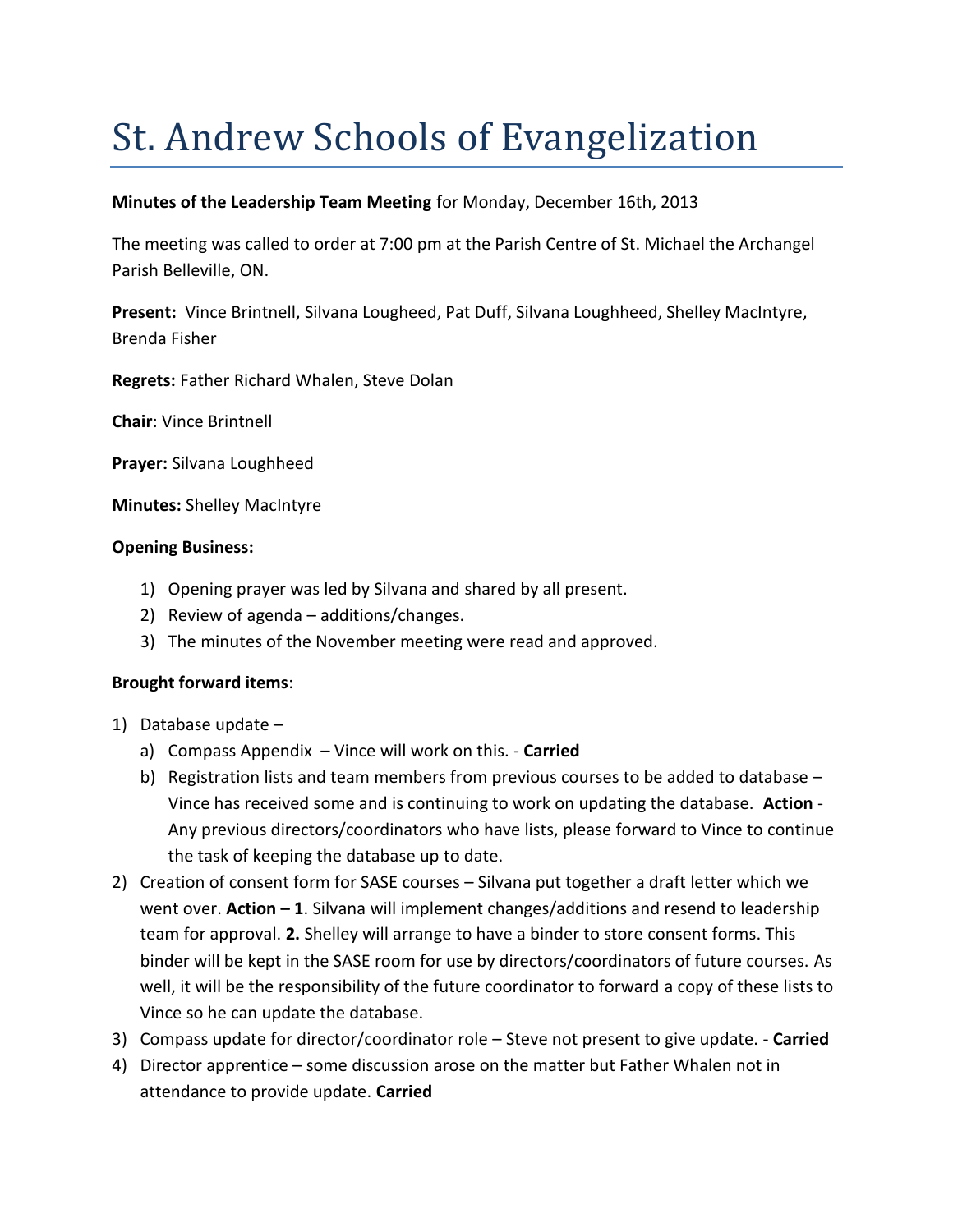- 5) Leadership team secretary position not all leadership team members forwarded their thoughts/names to Father Whalen for consideration. Action – Leadership team members will forward names before next meeting**. Carried**
- 6) Timothy course update Father Whalen not present to comment on who he chose for director – **Carried**
- 7) Compass training session looking at late April to hold session. Steve not present to provide update. – **Action** – Vince will email Steve regarding this. **Carried**
- 8) January potluck Father Whalen not available for the original date chosen and not present at meeting to choose new date. **Action** – Pat will email Father with suggested new date. **Carried**
- 9) Minutes distribution it was agreed the minutes need to be sent out to the greater SASE community. **Action** – Vince will post on the SASE website and Silvana will post on Facebook.

## **New Business:**

- 1) Schedule for whom will do agenda and secretary for upcoming leadership team meetings. Shelley agreed to continue making up the agendas and position of secretary will rotate.
- 2) Timothy course July 2014 ? Translation needed Father Whalen not present to update on director chosen, so not sure if translation required or not. **Carried**
- 3) New Life for Teens update by Silvana Loughheed
	- **a)** Videos of the last New Life for Teens course were sent to Fr. Derek in Halifax. They have the NLFT course binder and have been sent all that we have developed to run it. They have decided to give the New Life for Teens course in April.
	- **b)** Liz Rybka, who works for Lighthouse Media and lives in Brampton is attending the New Life course in January with the hope of reproducing the New Life for Teens course in her parish.
	- **c)** Anne Hanley from the London Diocese has given our contact information to Peter Herbeck's wife Debbie, who works with Youth and has been delivering an Intentional Discipleship formation program for Teens. She and her husband work for Renewal Ministries and are interested in the New Life for Teens course.
	- **d)** Please pray for our Youth and the people being called to evangelize them and form them into evangelizers. Pray especially for Fr. Derek and his team.
	- **e)** We have booked Wesley Acres for our high school New Life for Teens from May 22th to 24th, 2014.
- 4) Printer for SASE discussed if it is feasible to purchase or lease a printer for SASE. **Action** We will need to do a cost analysis based on current costs of printing (Black and white only) versus cost of a laser printer, toner, paper, etc (Note – if purchase a printer it would only be black and white so will not assist with didactic if color printing needed). Future team